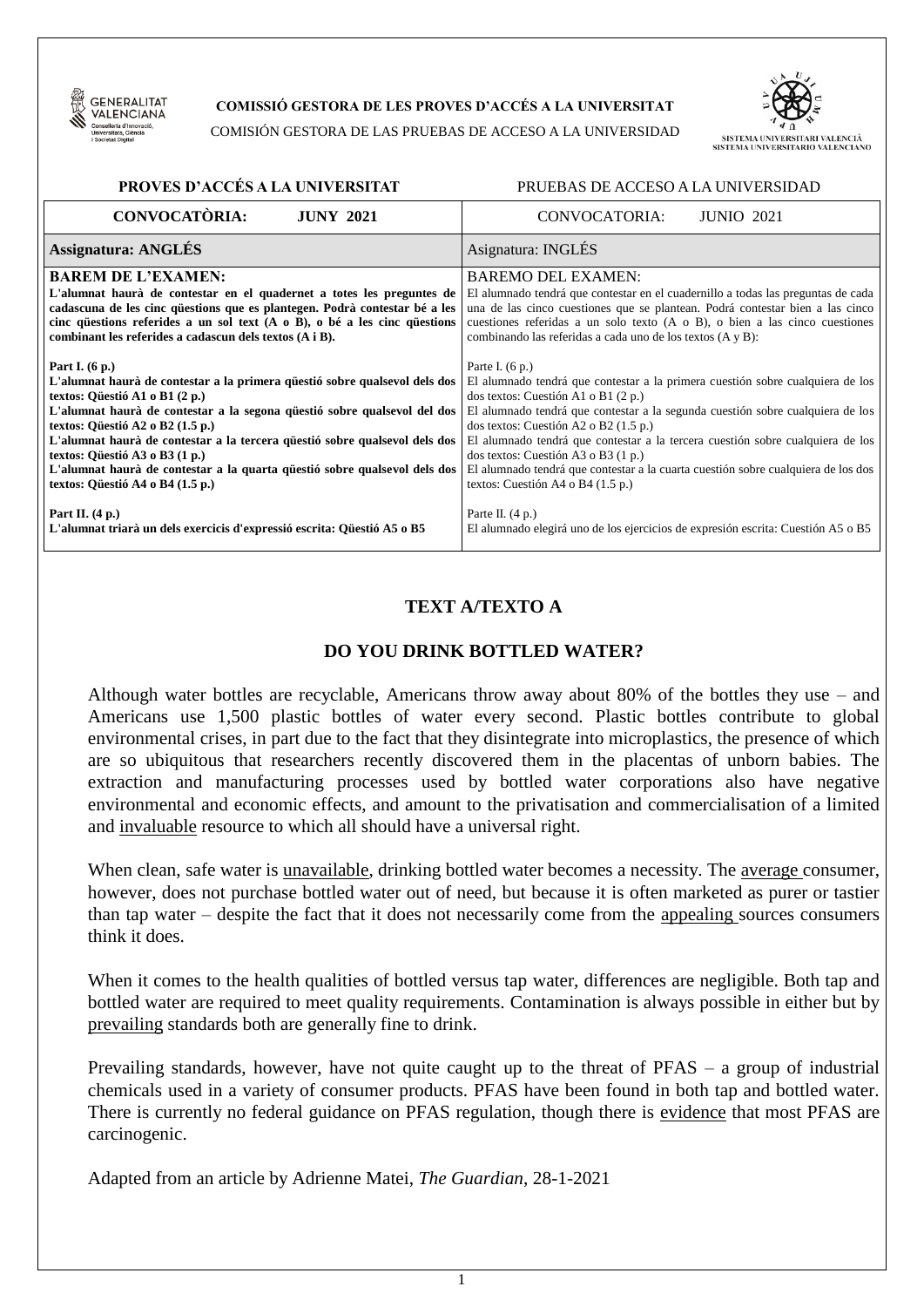### **Part I. Reading Comprehension**

# **A1. Answer the following questions using your own words but taking into account the information in the text. (2 points: 1 point each)**

- a. What are the effects of bottled water manufacturing?
- b. Why do people consume bottled water?

# **A2. Are the following statements true (T) or false (F)? Identify the part of the text that supports your answer by copying the exact passage on the answer sheet. (1.5 points: 0.5 each)**

- a. Americans recycle most of the plastic bottles they use.
- b. Drinking bottled water is healthier than drinking tap water.
- c. Carcinogenic PFAS are more often found in bottled water than in tap water.

# **A3. Find a synonym for each of the four words below from these six options. All words are underlined in the text (1 point: 0.25 each)**

| invaluable                            | unavailable                                                                                                                                          | average | appealing | prevailing | evidence |
|---------------------------------------|------------------------------------------------------------------------------------------------------------------------------------------------------|---------|-----------|------------|----------|
| a. common<br>b. priceless<br>c. proof |                                                                                                                                                      |         |           |            |          |
| d. attractive                         |                                                                                                                                                      |         |           |            |          |
| a) privatised.                        | A4. Choose a, b, or c, in each question below. Only one choice is correct. (1.5 points: 0.5 each)<br>1. Water should be<br>b) a right for everybody. |         |           |            |          |
|                                       | c) bottled conveniently.                                                                                                                             |         |           |            |          |
|                                       | 2. Contaminants can be found in<br>a) bottled water.                                                                                                 |         |           |            |          |

- b) tap water.
- c) both bottled and tap water.
- 3. FPAS regulation…
	- a) already exists.
	- b) does not exist yet.
	- c) is applied to a variety of consumer products.

# **Part II. Composition (130 to 150 words approximately) (4 points)**

**A5.** What are the advantages and disadvantages of drinking tap water?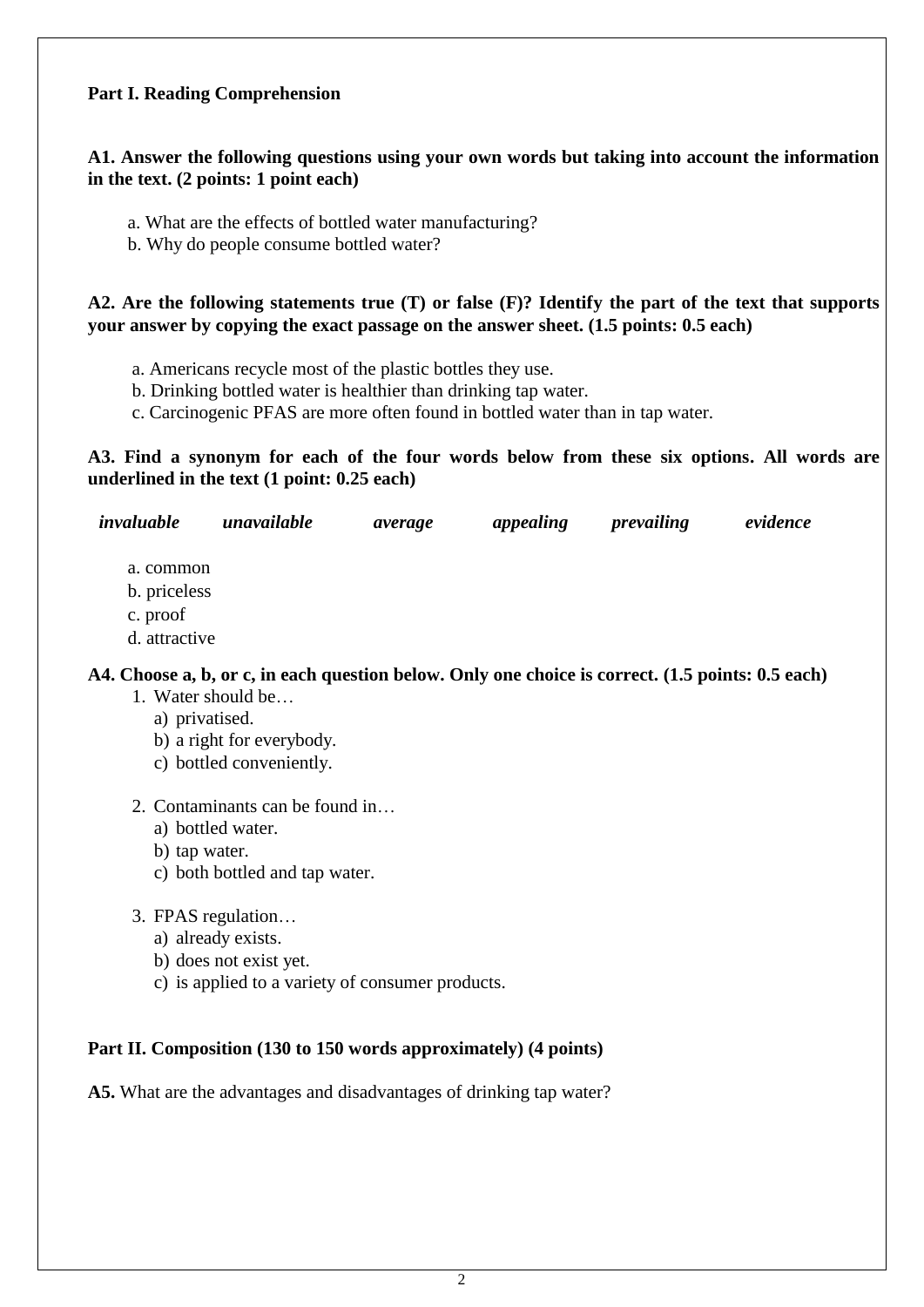

#### **COMISSIÓ GESTORA DE LES PROVES D'ACCÉS A LA UNIVERSITAT**

COMISIÓN GESTORA DE LAS PRUEBAS DE ACCESO A LA UNIVERSIDAD



| PROVES D'ACCÉS A LA UNIVERSITAT                                                  | PRUEBAS DE ACCESO A LA UNIVERSIDAD                                                 |  |  |
|----------------------------------------------------------------------------------|------------------------------------------------------------------------------------|--|--|
| <b>CONVOCATÒRIA:</b>                                                             | CONVOCATORIA:                                                                      |  |  |
| <b>JUNY 2021</b>                                                                 | <b>JUNIO 2021</b>                                                                  |  |  |
| <b>Assignatura: ANGLÉS</b>                                                       | Asignatura: INGLÉS                                                                 |  |  |
|                                                                                  |                                                                                    |  |  |
| <b>BAREM DE L'EXAMEN:</b>                                                        | <b>BAREMO DEL EXAMEN:</b>                                                          |  |  |
| L'alumnat haurà de contestar en el quadernet a totes les preguntes de            | El alumnado tendrá que contestar en el cuadernillo a todas las preguntas de cada   |  |  |
| cadascuna de les cinc questions que es plantegen. Podrà contestar bé a les       | una de las cinco cuestiones que se plantean. Podrá contestar bien a las cinco      |  |  |
| cinc questions referides a un sol text $(A \circ B)$ , o bé a les cinc questions | cuestiones referidas a un solo texto $(A \circ B)$ , o bien a las cinco cuestiones |  |  |
| combinant les referides a cadascun dels textos (A i B).                          | combinando las referidas a cada uno de los textos (A y B):                         |  |  |
| Part I. $(6 p.)$                                                                 | Parte I. $(6 p.)$                                                                  |  |  |
| L'alumnat haurà de contestar a la primera questió sobre qualsevol dels dos       | El alumnado tendrá que contestar a la primera cuestión sobre cualquiera de los     |  |  |
| textos: Qüestió A1 o B1 (2 p.)                                                   | dos textos: Cuestión A1 o B1 (2 p.)                                                |  |  |
| L'alumnat haurà de contestar a la segona qüestió sobre qualsevol del dos         | El alumnado tendrá que contestar a la segunda cuestión sobre cualquiera de los     |  |  |
| textos: Qüestió A2 o B2 (1.5 p.)                                                 | dos textos: Cuestión A2 o B2 (1.5 p.)                                              |  |  |
| L'alumnat haurà de contestar a la tercera questió sobre qualsevol dels dos       | El alumnado tendrá que contestar a la tercera cuestión sobre cualquiera de los     |  |  |
| textos: Qüestió A3 o B3 (1 p.)                                                   | dos textos: Cuestión A3 o B3 (1 p.)                                                |  |  |
| L'alumnat haurà de contestar a la quarta güestió sobre qualsevol dels dos        | El alumnado tendrá que contestar a la cuarta cuestión sobre cualquiera de los dos  |  |  |
| textos: Qüestió A4 o B4 (1.5 p.)                                                 | textos: Cuestión A4 o B4 (1.5 p.)                                                  |  |  |
| Part II. $(4 p.)$                                                                | Parte II. $(4 p.)$                                                                 |  |  |
| L'alumnat triarà un dels exercicis d'expressió escrita: Qüestió A5 o B5          | El alumnado elegirá uno de los ejercicios de expresión escrita: Cuestión A5 o B5   |  |  |

#### **TEXT B/TEXTO B**

### **HOW FAST DO YOU CANCEL STREAMING SERVICES?**

That is the issue facing media and entertainment companies as the battle for streaming audiences settles into a new phase. During 2019 and 2020, studios launched Disney+, HBO Max, Peacock with both paid and free tiers, Apple TV+, Discovery+ and others, all betting on original, exclusive programming to draw users. The coronavirus crisis has been very positive for the streaming industry while movie theaters, concert venues and sports arenas continue to suffer.

The problem is that, because they are so easy to cancel, those services are seeing a lot of people leave after they finish watching the shows that convinced them to sign up in the first place. That phenomenon, known in the industry as "churn," is a growing headache in the streaming wars, according to a new report released by professional services giant Deloitte.

According to Deloitte's survey of 1,100 people in October, 46% of respondents canceled at least one streaming service in the last six months. That is a dramatic increase from the 20% who said in a similar January survey that they had canceled a service in the previous year. Of the people surveyed who canceled a streaming subscription, 62% did so because they finished the show or movie that they had signed up to see, Deloitte said.

The data suggests it is becoming harder for media and entertainment companies to retain subscribers as competition increases, said Kevin Westcott, Deloitte's leader. With so many services available, having exclusive content alone isn't enough to keep people on board.

Adapted from an article by Ryan Faughnderstaff, *Los Angeles Times,* 18-1-2021